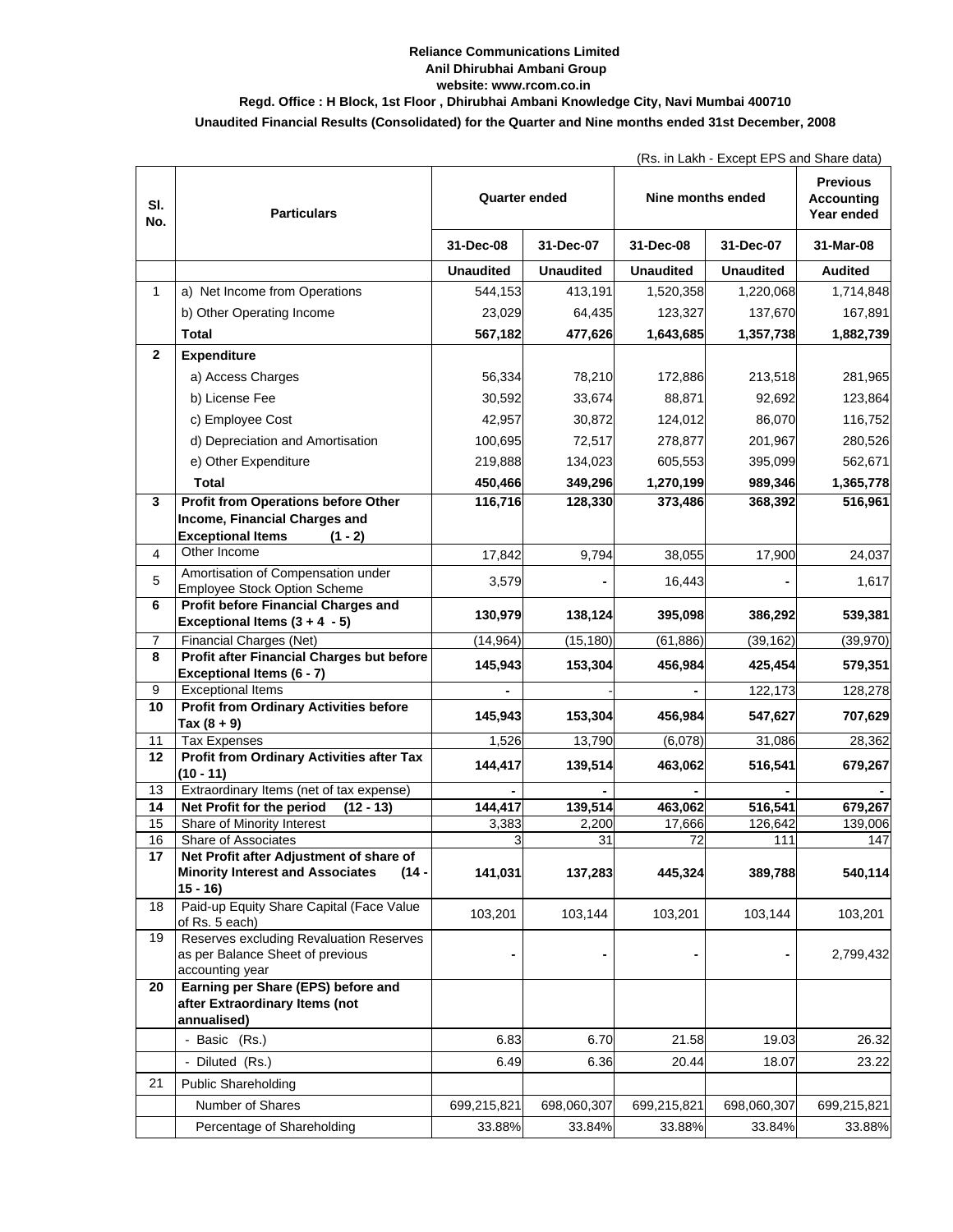|            |                                                                           |                      |                          |                      |                                                    | (Rs. in Lakh)        |
|------------|---------------------------------------------------------------------------|----------------------|--------------------------|----------------------|----------------------------------------------------|----------------------|
| SI.<br>No. | <b>Particulars</b>                                                        | <b>Quarter ended</b> |                          | Nine months ended    | <b>Previous</b><br><b>Accounting</b><br>Year ended |                      |
|            |                                                                           | 31-Dec-08            | 31-Dec-07                | 31-Dec-08            | 31-Dec-07                                          | 31-Mar-08            |
|            |                                                                           | <b>Unaudited</b>     | <b>Unaudited</b>         | <b>Unaudited</b>     | <b>Unaudited</b>                                   | <b>Audited</b>       |
| 22         | <b>Segment Revenue</b>                                                    |                      |                          |                      |                                                    |                      |
|            | a) Wireless                                                               | 441,194              | 395,665                  | 1,286,622            | 1,105,270                                          | 1,521,354            |
|            | b) Global                                                                 | 167,831              | 132,994                  | 489,576              | 394,935                                            | 547,506              |
|            | c) Broadband                                                              | 65,417               | 45,635                   | 181,674              | 127,678                                            | 178,673              |
|            | d) Investments                                                            | 10,262               | 6,984                    | 27,507               | 12,839                                             | 15,269               |
|            | e) Others / Unallocated                                                   | 21,565               | 8,466                    | 42,155               | 23,376                                             | 27,782               |
|            | Total                                                                     | 706,269              | 589,744                  | 2,027,534            | 1,664,098                                          | 2,290,584            |
|            | Less: Inter segment revenue                                               | (121, 245)           | (102, 324)               | (345, 794)           | (288, 460)                                         | (383, 808)           |
|            |                                                                           |                      |                          |                      |                                                    |                      |
|            | <b>Income from Operations</b>                                             | 585,024              | 487,420                  | 1,681,740            | 1,375,638                                          | 1,906,776            |
| 23         | <b>Segment Results</b>                                                    |                      |                          |                      |                                                    |                      |
|            | Profit / (Loss) before Tax and Financial<br>Charges from each segment     |                      |                          |                      |                                                    |                      |
|            | a) Wireless                                                               | 96,566               | 107,379                  | 304,610              | 302,564                                            | 412,510              |
|            | b) Global                                                                 | 22,644               | 19,352                   | 56,151               | 57,372                                             | 83,712               |
|            | c) Broadband                                                              | 19,259               | 16,173                   | 60,603               | 44,008                                             | 62,628               |
|            | d) Investments                                                            | 10,262               | 6,984                    | 27,507               | 12,839                                             | 15,263               |
|            | e) Others / Unallocated                                                   | (14, 173)            | (11, 764)                | (37, 330)            | (30, 492)                                          | (33, 115)            |
|            | Total                                                                     | 134,558              | 138,124                  | 411,541              | 386,292                                            | 540,998              |
|            | Less : Amortisation of Compensation under<br>Employee Stock Option Scheme | 3,579                | $\overline{\phantom{a}}$ | 16,443               |                                                    | 1,617                |
|            | Less: Financial Charges (Net)                                             | (14, 964)            | (15, 180)                | (61, 886)            | (39, 162)                                          | (39, 970)            |
|            | Less : Exceptional Items                                                  |                      |                          |                      | (122, 173)                                         | (128, 278)           |
|            | <b>Total Profit before Tax</b>                                            | 145,943              | 153,304                  | 456,984              | 547,627                                            | 707,629              |
|            |                                                                           |                      |                          |                      |                                                    |                      |
| 24         | <b>Capital Employed</b>                                                   |                      |                          |                      |                                                    |                      |
|            | (Segment assets - Segment liabilities)                                    |                      |                          |                      |                                                    |                      |
|            | a) Wireless                                                               | 3,911,295            | 2,584,009                | 3,911,295            | 2,584,009                                          | 2,994,820            |
|            | b) Global                                                                 | 1,068,261            | 931,680                  | 1,068,261            | 931,680                                            | 859,994              |
|            | c) Broadband                                                              | 525,681              | 370,941                  | 525,681              | 370,941                                            | 429,040              |
|            | d) Investments                                                            | 746,885              | 1,121,402<br>135,817     | 746,885              | 1,121,402<br>135,817                               | 1,138,100            |
|            | e) Others / Unallocated<br><b>Total</b>                                   | 657,627<br>6,909,749 | 5,143,849                | 657,627<br>6,909,749 | 5,143,849                                          | 316,218<br>5,738,172 |
|            |                                                                           |                      |                          |                      |                                                    |                      |